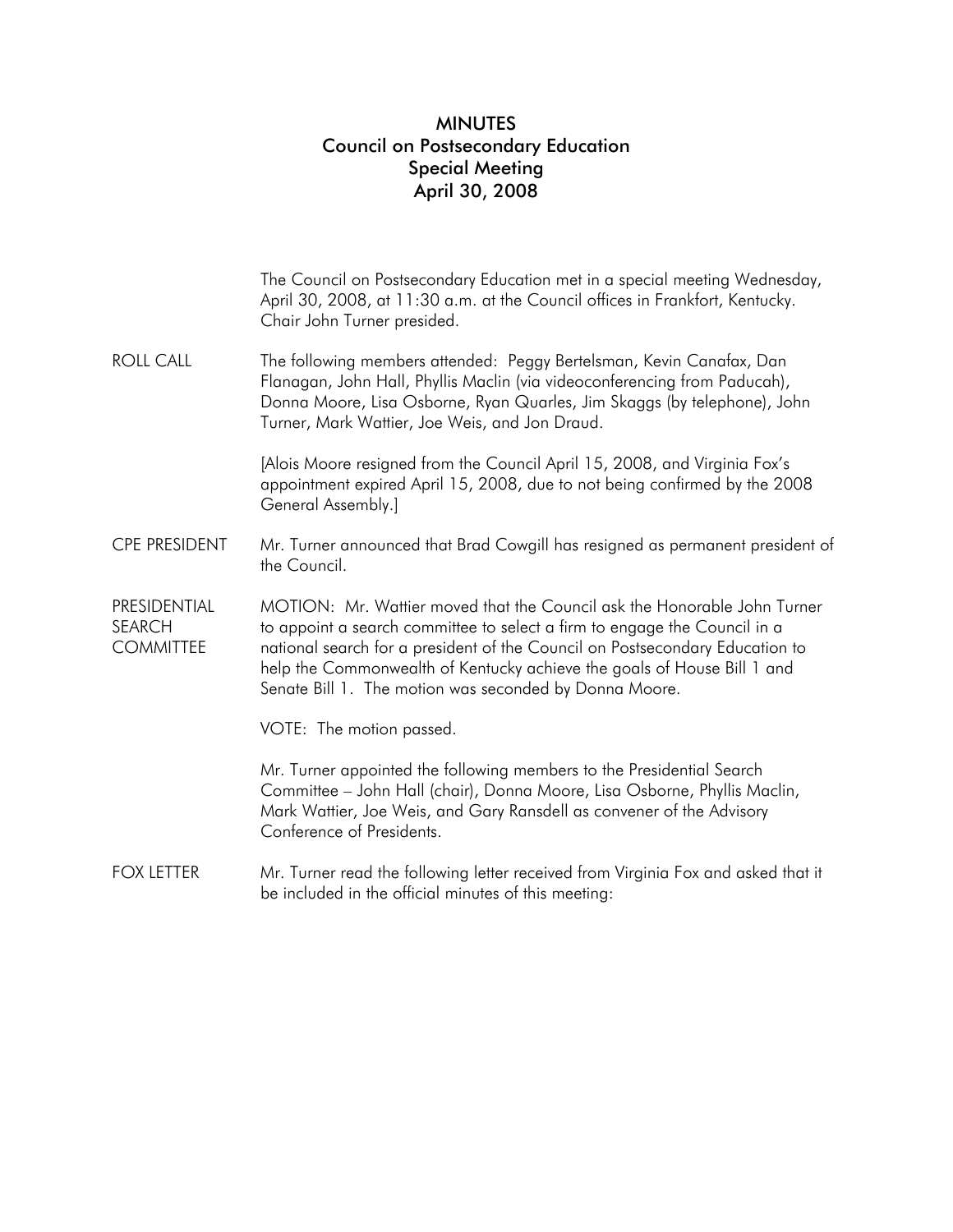*Mr. John Turner, Chairman Kentucky Council on Postsecondary Education 1024 Capital Center Drive, Suite 320 Frankfort, KY 40601* 

*April 29, 2008* 

*Dear Chairman Turner,* 

*This letter is to state my disagreement with the conclusions of attorneys for the Council for Postsecondary Education and Governor Beshear as to my status on the Council. This was evidently based solely on the failure of the House to vote on my nomination. Section 93 of the Kentucky Constitution clearly states that only the consent of the Kentucky Senate may be required. The provisions of KRS 164.011(1) on its face violate*  Section 93. Further, KRS 164.011(2) violates my rights under the 14<sup>th</sup> *Amendment to the U.S. Constitution.* 

*I believe that I was confirmed, am still a member of the Council and that no vacancy exists for my position. Any action by the Council or the Governor to the contrary could be construed as acting under color of law to deprive me of my rights.* 

*I wish to be very clear that my current non-participation in the Council's meetings is in no way a waiver of my rights under Section 93 of the Kentucky Constitution and under the U.S. Constitution.* 

*Very truly yours,* 

*Virginia G. Fox* 

CLOSED **SESSION** MOTION: Mr. Flanagan moved that the Council go into closed session to discuss the appointment of an employee of the Council as permitted under KRS 61.810(1)(f). The motion was seconded by Mr. Quarles.

VOTE: The motion passed.

Mr. Turner said that the Council will reconvene and may take action. The Council recessed at 11:40 a.m. and moved to Meeting Room B for the closed session.

RETURN TO The Council reconvened in open session at 1:15 p.m.

> MOTION: Mr. Flanagan moved that the Council come back into open session. Ms. Bertelsman seconded the motion.

VOTE: The motion passed.

OPEN SESSION

NEXT MEETINGS Mr. Turner said that the Council will meet May 9 to consider the 2008-09 tuition